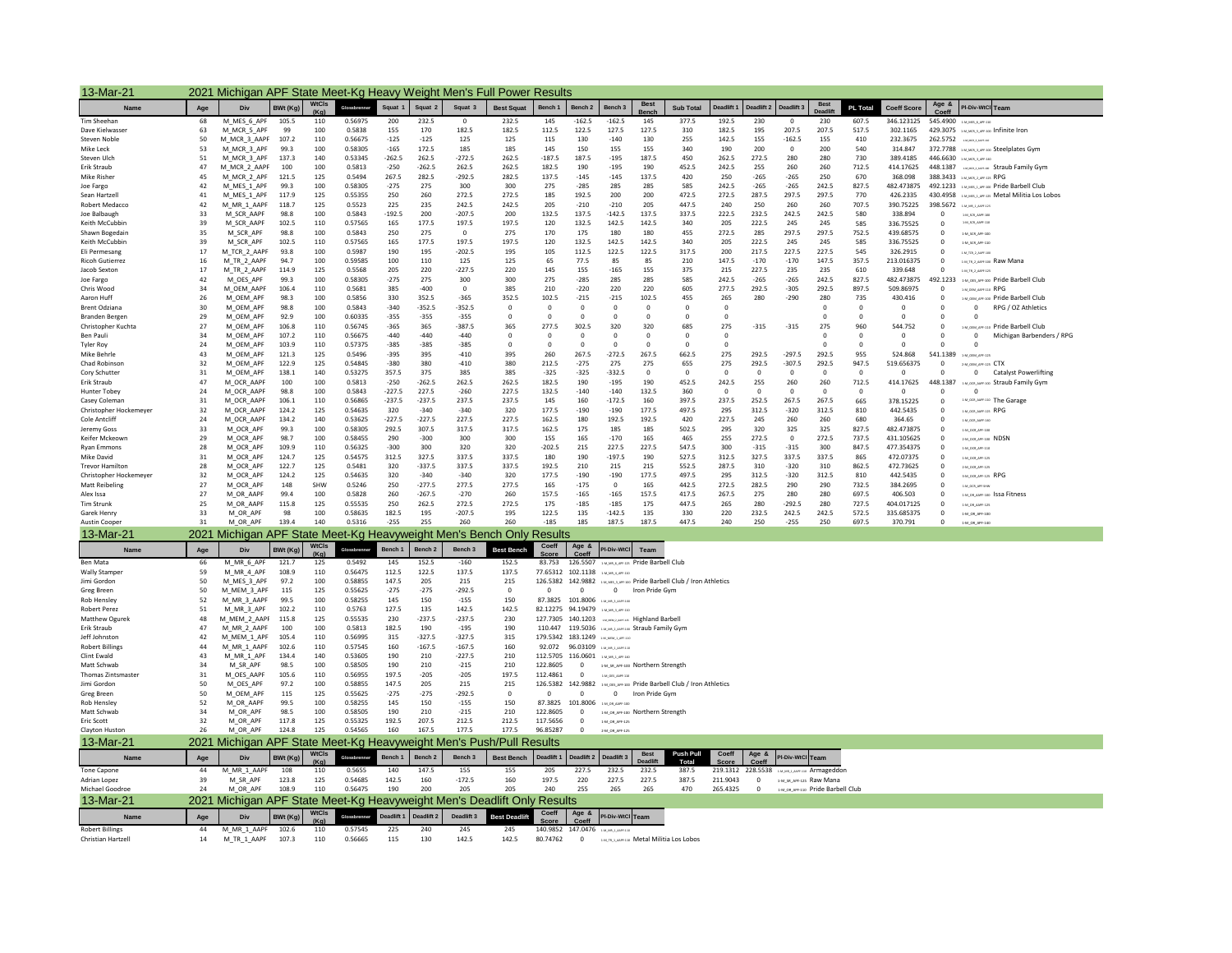| 14-Mar-21                          |           | 2021 Michigan APF State Meet-Kg Lightweight Men's & Women's Full Power Results    |              |                         |                    |                   |                    |                      |                      |                   |                                          |                                                                                         |                                  |                  |                |                 |                       |                               |                |                          |                         |                                                                     |
|------------------------------------|-----------|-----------------------------------------------------------------------------------|--------------|-------------------------|--------------------|-------------------|--------------------|----------------------|----------------------|-------------------|------------------------------------------|-----------------------------------------------------------------------------------------|----------------------------------|------------------|----------------|-----------------|-----------------------|-------------------------------|----------------|--------------------------|-------------------------|---------------------------------------------------------------------|
| <b>Name</b>                        | Age       | Div                                                                               | BWt (Kg)     | <b>WtCIs</b><br>(Ka)    | Glossbrenner       | Squat 1           | Squat 2            | Squat 3              | <b>Best Squat</b>    | Bench 1           | Bench <sub>2</sub>                       | Bench <sub>3</sub>                                                                      | <b>Best</b><br>Bencl             | <b>Sub Total</b> | Deadlift 1     |                 | Deadlift 2 Deadlift 3 | <b>Best</b><br><b>Deadlif</b> | PL Total       | <b>Coeff Score</b>       | Age &                   | PI-Div-WtCl Team                                                    |
| Nora Langdon                       | 78        | F_MES_8_APF                                                                       | 82.9         | 90                      | 0.7842             | 162.5             | 167.5              | $-172.5$             | 167.5                | 72.5              | 77.5                                     | $-82.5$                                                                                 | 77.5                             | 245              | 162.5          | 165             | $-167.5$              | 165                           | 410            | 321.522                  |                         | 630.5046 1-F, MES, R, APF-90                                        |
| Lynne Boshoven                     | 63        | F_MCR_5_APF                                                                       | 82.5         | 82.5                    | 0.78655            | 80                | 92.5               | 102.5                | 102.5                | 52.5              | 60                                       | 65                                                                                      | 65                               | 167.5            | 115            | 125             | 135                   | 135                           | 302.5          | 237.931375               |                         | 338.1004 1-F MCR 5 APF-82-5                                         |
| Danvell Anderson                   | 47        | F_MES_2_APF                                                                       | 56           | -56                     | 1.0439             | 160               | $-182.5$           | $-182.5$             | 160                  | 105               | 110                                      | 115                                                                                     | 115                              | 275              | 160            | 182.5           | $-190$                | 182.5                         | 457.5          | 477.58425                |                         | 516.7461 14,MIS,2,APF-56 Pride Barbell Club                         |
| Danvell Anderson                   | 47        | F_MEM_2_APF                                                                       | 56           | 56                      | 1.0439             | 160               | $-182.5$           | $-182.5$             | 160                  | 105               | 110                                      | 115                                                                                     | 115                              | 275              | 160            | 182.5           | $-190$                | 182.5                         | 457.5          | 477.58425                |                         | 516.7461 14, MINL2, APE 46 Pride Barbell Club                       |
| Ann Jenks<br><b>Kellie New</b>     | 47<br>40  | F_MR_2_AAPF<br>F_MCR_1_AAPF                                                       | 98.9<br>82.5 | SHW<br>82.5             | 0.7187<br>0.78655  | 107.5<br>150      | 115<br>155         | 122.5<br>$-157.5$    | 122.5<br>155         | 67.5<br>92.5      | 72.5<br>$-95$                            | 77.5<br>$-95$                                                                           | 77.5<br>92.5                     | 200<br>247.5     | 120<br>180     | 130<br>$-182.5$ | 137.5<br>$\Omega$     | 137.5<br>180                  | 337.5<br>427.5 | 242.56125<br>336.250125  |                         | 262.4512 14 MR 2 AMFGHN TON OFF Strength<br>336.2501 14, MOLLANGERS |
| Samantha Ogg                       | 33        | F_SCR_AAPF                                                                        | 79.2         | 82.5                    | 0.8069             | 170               | 187.5              | 192.5                | 192.5                | 87.5              | 92.5                                     | 97.5                                                                                    | 97.5                             | 290              | 165            | 172.5           | $-175$                | 172.5                         | 462.5          | 373.19125                | $\Omega$                | 14,500, AMP-825 RPG                                                 |
| Samantha Ogg                       | 33        | F_SCR_APF                                                                         | 79.2         | 82.5                    | 0.8069             | 170               | 187.5              | 192.5                | 192.5                | 87.5              | 92.5                                     | 97.5                                                                                    | 97.5                             | 290              | 165            | 172.5           | $-175$                | 172.5                         | 462.5          | 373.19125                | $^{\circ}$              | 14_500, APF-82.5 RPG                                                |
| Jamie Zarr                         | 36        | F SCR APF                                                                         | 85           | 90                      | 0.77245            | 177.5             | 190                | 195                  | 195                  | 92.5              | 97.5                                     | 100                                                                                     | 100                              | 295              | 197.5          | 205             | 210                   | 210                           | 505            | 390.08725                | $\Omega$                | 1-F SCR APF-90                                                      |
| Shawna Butler                      | 35        | F_SCR_APF                                                                         | 120.6        | SHW                     | 0.6771             | $-97.5$           | 97.5               | 100                  | 100                  | $-52.5$           | 52.5                                     | $-60$                                                                                   | 52.5                             | 152.5            | 127.5          | 132.5           | 140                   | 140                           | 292.5          | 198.05175                | $^{\circ}$              | 1-F_SCR_APF-SHW                                                     |
| Chyler Crawford                    | 35        | F_SR_AAPF                                                                         | 108.5        | SHW                     | 0.6946             | 147.5             | 157.5              | $-165$               | 157.5                | 95                | 102.5                                    | $-105$                                                                                  | 102.5                            | 260              | 182.5          | $-195$          | $-195$                | 182.5                         | 442.5          | 307.3605                 | $^{\circ}$              | 14_st_AAPT-SHW Eighty Twenty Club                                   |
| Emily Otto<br>Emily Otto           | 20<br>20  | F JCR AAPF<br>F JCR APF                                                           | 53.9<br>53.9 | 56<br>56                | 1.0764<br>1.0764   | 102.5<br>102.5    | 110<br>110         | $-117.5$<br>$-117.5$ | 110<br>110           | 42.5<br>42.5      | $-47.5$<br>$-47.5$                       | $-47.5$<br>$-47.5$                                                                      | 42.5<br>42.5                     | 152.5<br>152.5   | 125<br>125     | 132.5<br>132.5  | $-135$<br>$-135$      | 132.5<br>132.5                | 285<br>285     | 306.774<br>306.774       | $^{\circ}$              | 1-F JOR AAPF-56<br>1-F_JCR_APF-56                                   |
| Kae-Leigh Basney                   | 21        | F_JR_AAPF                                                                         | 43.1         | 44                      | 1.2767             | 57.5              | 62.5               | $-72.5$              | 62.5                 | 35                | $-37.5$                                  | $-37.5$                                                                                 | 35                               | 97.5             | 75             | $-82.5$         | $\Omega$              | 75                            | 172.5          | 220.23075                | $\Omega$                | 1-F.JR.AAPF-44                                                      |
| Karlie Gordon                      | $21\,$    | F_JR_AAPF                                                                         | 66.1         | 67.5                    | 0.9145             | $-82.5$           | 82.5               | 87.5                 | 87.5                 | 40                | 45                                       | $-47.5$                                                                                 | 45                               | 132.5            | 117.5          | 122.5           | $-130$                | 122.5                         | 255            | 233.1975                 | $\Omega$                | 14 JR AAPF675 ISSA Fitness                                          |
| Gigi Garza                         | 14        | F_TCR_1_AAPF                                                                      | 91.1         | SHW                     | 0.74355            | 97.5              | 105                | 112.5                | 112.5                | 52.5              | 60                                       | $-65$                                                                                   | 60                               | 172.5            | 105            | 115             | 125                   | 125                           | 297.5          | 221.206125               | $^{\circ}$              | 14,100,1,AMFGHN Raw Mana                                            |
| Kavla New                          | 13        | F_TR_1_AAPF                                                                       | 66.7         | 67.5                    | 0.90805            | 87.5              | 95                 | 112.5                | 112.5                | 42.5              | 50                                       | $-55$                                                                                   | 50                               | 162.5            | 110            | 117.5           | 125                   | 125                           | 287.5          | 261.064375               | $\Omega$                | $1 - F_{-}TR_{-}1$ , AAPF-67.5                                      |
| Olivia Gyomory                     | 15        | F_TR_1_AAPF                                                                       | 86.4         | 90                      | 0.76505            | 110               | $-120$             | 120                  | 120                  | 47.5              | $-57.5$                                  | $-57.5$                                                                                 | 47.5                             | 167.5            | 125            | 137.5           | 150                   | 150                           | 317.5          | 242.903375               | $\overline{0}$          | 14.11.1.AMF-90 Eighty Twenty Club                                   |
| Lauren Brown<br>Samantha Ogg       | 27<br>33  | F_OCR_AAPF<br>F_OCR_AAPF                                                          | 55.4<br>79.2 | -56<br>82.5             | 1.053<br>0.8069    | 100<br>170        | 105<br>187.5       | $-110$<br>192.5      | 105<br>192.5         | 57.5<br>87.5      | 60<br>92.5                               | 65<br>97.5                                                                              | 65<br>97.5                       | 170<br>290       | 127.5<br>165   | 137.5<br>172.5  | $\Omega$<br>$-175$    | 137.5<br>172.5                | 307.5<br>462.5 | 323,7975<br>373.19125    | $\Omega$<br>$\Omega$    | 1-F_OCR_AAPF-56<br>14 OCR ANPENDS RPG                               |
| <b>Tiffany Biancard</b>            | 25        | F OCR APF                                                                         | 58.8         | 60                      | 1.0037             | 160               | 170                | $-180$               | 170                  | 102.5             | 107.5                                    | $-112.5$                                                                                | 107.5                            | 277.5            | 137.5          | 147.5           | $-152.5$              | 147.5                         | 425            | 426.5725                 | $\mathbf 0$             | 1-F OCR APF-60 CTX'S Magic Unicorns                                 |
| Samantha Ogg                       | 33        | F OCR APF                                                                         | 79.2         | 82.5                    | 0.8069             | 170               | 187.5              | 192.5                | 192.5                | 87.5              | 92.5                                     | 97.5                                                                                    | 97.5                             | 290              | 165            | 172.5           | $-175$                | 172.5                         | 462.5          | 373.19125                | $\Omega$                | 1-F OCR APP-82-5 RPG                                                |
| Shelby Mottin                      | $\bf{24}$ | F_OCR_APF                                                                         | 101.9        | SHW                     | 0.71055            | 120               | 125                | $-135$               | 125                  | 55                | $-60$                                    | $-60$                                                                                   | 55                               | 180              | 130            | 137.5           | 145                   | 145                           | 325            | 230.92875                | $\Omega$                | 14,008,499 sew Pride Barbell Club                                   |
| Vanisa Patel                       | 25        | F_OR_AAPF                                                                         | 63.6         | 67.5                    | 0.94275            | 90                | $-100$             | $-100$               | 90                   | 47.5              | 52.5                                     | $-55$                                                                                   | 52.5                             | 142.5            | 100            | 115             | 125                   | 125                           | 267.5          | 252.185625               | $^{\circ}$              | 1-F.OR. AAPF-67-5 Armageddon                                        |
| Jackie Gutowski                    | 31        | F_OR_AAPF                                                                         | 72.6         | 75                      | 0.8547             | $-105$            | 110                | 122.5                | 122.5                | 67.5              | 72.5                                     | 80                                                                                      | 80                               | 202.5            | 125            | 142.5           | 150                   | 150                           | 352.5          | 301.28175                | $\Omega$                | 1-F OR AAPF-75                                                      |
| Chyler Crawford                    | 35        | F_OR_AAPF                                                                         | 108.5        | SHW                     | 0.6946             | 147.5             | 157.5              | $-165$               | 157.5                | 95                | 102.5                                    | $-105$                                                                                  | 102.5                            | 260              | 182.5          | $-195$          | $-195$                | 182.5                         | 442.5          | 307.3605                 | $^{\circ}$              | 14_08_AAPF-SHW Eighty Twenty Club                                   |
| Vanisa Patel<br>Cliff Shipley      | 25<br>62  | F_OR_APF<br>M MES 5 AAPF                                                          | 63.6<br>73.3 | 67.5<br>75              | 0.94275<br>0.70045 | 90<br>105         | $-100$<br>115      | $-100$<br>130        | 90<br>130            | 47.5<br>85        | 52.5<br>90                               | $-55$<br>$-92.5$                                                                        | 52.5<br>90                       | 142.5<br>220     | 100<br>182.5   | 115<br>192.5    | 125<br>$-200$         | 125<br>192.5                  | 267.5<br>412.5 | 252.185625<br>288.935625 | $\Omega$<br>402.4873    | 1.F_OR_APF-67.5 Armageddon<br><b>I-M MS S AMF-75 Team Repz</b>      |
| David Emeott                       | 51        | M_MEM_3_APF                                                                       | 89.2         | 90                      | 0.6149             | $-252.5$          | $-265$             | $-265$               | $^{\circ}$           | $^{\circ}$        |                                          |                                                                                         | $\mathbf 0$                      | $\mathbf 0$      | $^{\circ}$     |                 |                       | $\mathbf 0$                   | $^{\circ}$     | $^{\circ}$               | $^{\circ}$              | 0 XXX Powerlifting / Iron Pride Gym                                 |
| <b>Robert David</b>                | 51        | M_MR_3_AAPF                                                                       | 88.8         | 90                      | 0.61645            | 160               | 182.5              | $-192.5$             | 182.5                | 125               | 137.5                                    | $-142.5$                                                                                | 137.5                            | 320              | 215            | 230             | $-252.5$              | 230                           | 550            | 339.0475                 |                         | 388.8874 1-M,MR,3,AMF-90 Renegade Barbell Club                      |
| Robert David                       | 51        | M_MR_3_APF                                                                        | 88.8         | 90                      | 0.61645            | 160               | 182.5              | $-192.5$             | 182.5                | 125               | 137.5                                    | $-142.5$                                                                                | 137.5                            | 320              | 215            | 230             | $-252.5$              | 230                           | 550            | 339.0475                 |                         | 388.8874 1-M,MR,3,APF-90 Renegade Barbell Club                      |
| Jason Wrosch                       | 40        | M_MR_1_AAPF                                                                       | 65.9         | 67.5                    | 0.7693             | 102.5             | 112.5              | 117.5                | 117.5                | 67.5              | 72.5                                     | $-80$                                                                                   | 72.5                             | 190              | 125            | 137.5           | 145                   | 145                           | 335            | 257.7155                 | 257.7155                | <b>IMMALMEDS Eighty Twenty Club</b>                                 |
| Rvan Allen                         | 23        | M_JCR_AAPF                                                                        | 81.2         | 82.5                    | 0.6513             | 217.5             | 227.5              | 235                  | 235                  | 150               | $-152.5$                                 | $-152.5$                                                                                | 150                              | 385              | 230            | 240             | $-242.5$              | 240                           | 625            | 407.0625                 | $\Omega$                | 1-M ICR ANRESZS                                                     |
| <b>Isaac Shaw</b>                  | 23<br>20  | M_JR_AAPF                                                                         | 88.7<br>88.7 | 90<br>90                | 0.61685<br>0.61685 | 175<br>142.5      | 200<br>152.5       | $-222.5$<br>$-157.5$ | 200<br>152.5         | 130<br>$-92.5$    | 145                                      | $-152.5$<br>102.5                                                                       | 145<br>102.5                     | 345<br>255       | 230<br>185     | 245<br>207.5    | 255<br>$-227.5$       | 255<br>207.5                  | 600<br>462.5   | 370.11<br>285.293125     | $\mathbf 0$<br>$\Omega$ | 1-M_JR_AAPF-90                                                      |
| Joseph Fehir<br>Joshua Zemmin      | 19        | M_JR_APF<br>M_TEM_3_APF                                                           | 88           | 90                      | 0.6197             | $-292.5$          | 292.5              | 305                  | 305                  | 245               | 92.5<br>$-260$                           | $\overline{0}$                                                                          | 245                              | 550              | 237.5          | 255             | $-265$                | 255                           | 805            | 498.8585                 | $\Omega$                | 1-M_JR_APF-90<br>1-M TEM 3 APP-90                                   |
| Quinn Gorten                       | 19        | M_TCR_3_AAPF                                                                      | 73.4         | 75                      | 0.69975            | 192.5             | $-210$             | 210                  | 210                  | 110               | 120                                      | $-125$                                                                                  | 120                              | 330              | 240            | $-255$          | $^{\circ}$            | 240                           | 570            | 398.8575                 | $^{\circ}$              | SALTOLA, AARLES Team Repz                                           |
| <b>Robert Martin</b>               | 19        | M_TR_3_AAPF                                                                       | 82.3         | 82.5                    | 0.6456             | 230               | $-250$             | 250                  | 250                  | 130               | 140                                      | $-155$                                                                                  | 140                              | 390              | 230            | $-245$          | $\Omega$              | 230                           | 620            | 400.272                  | $\overline{0}$          | <b>IM.TR.A.AMPER2.5 Team Repz</b>                                   |
| <b>Corey Perdaris</b>              | 37        | M_OES_AAPF                                                                        | 82.3         | 82.5                    | 0.6456             | 175               | 190                | 200                  | 200                  | 137.5             | 142.5                                    | $-150$                                                                                  | 142.5                            | 342.5            | 187.5          | 205             | $\Omega$              | 205                           | 547.5          | 353.466                  | $\Omega$                | 1-M OES ANDE-82.5                                                   |
| <b>Dillon Davis</b>                | 27        | M_OCR_AAPF                                                                        | 89.2         | 90                      | 0.6149             | 277.5             | 290                | 295                  | 295                  | 142.5             | 150                                      | $\mathbf 0$                                                                             | 150                              | 445              | 287.5          | 305             | $-317.5$              | 305                           | 750            | 461.175                  | $^{\circ}$              | 1-M_OCR_AAPF-90 Blueline Barbell Club                               |
| Luke Arends<br>Connor Enright      | 25<br>27  | M_OCR_APF<br>M_OCR_APF                                                            | 67.2<br>88.7 | 67.5<br>90              | 0.75125<br>0.61685 | 132.5<br>$-277.5$ | 142.5<br>277.5     | 150<br>290           | 150<br>290           | 85<br>177.5       | 90<br>187.5                              | 92.5<br>$-190$                                                                          | 92.5<br>187.5                    | 242.5<br>477.5   | 182.5<br>272.5 | 195<br>285      | $-200$<br>$-295$      | 195<br>285                    | 437.5<br>762.5 | 328.671875<br>470.348125 | $\Omega$<br>$^{\circ}$  | $1-M\_OCR\_APF-67.5$                                                |
| Nate Wagoner                       | 27        | M_OCR_APF                                                                         | 89.1         | 90                      | 0.6153             | $-227.5$          | 227.5              | 247.5                | 247.5                | 155               | $-165$                                   | $-165$                                                                                  | 155                              | 402.5            | 265            | 282.5           | $-287.5$              | 282.5                         | 685            | 421.4805                 | $^{\circ}$              | 1-M_OCR_APF-90<br>2-M_OCR_APF-90 Pride Barbell Club                 |
| <b>Donald Robertson</b>            | 24        | M OR AAPF                                                                         | 81.1         | 82.5                    | 0.65185            | 185               | 195                | $-200$               | 195                  | 127.5             | 135                                      | 140                                                                                     | 140                              | 335              | 240            | 250             | 255                   | 255                           | 590            | 384.5915                 | $\Omega$                | 1-M OR AMF-82.5 Armageddon                                          |
| <b>Robert David</b>                | 51        | M_OR_AAPF                                                                         | 88.8         | 90                      | 0.61645            | 160               | 182.5              | $-192.5$             | 182.5                | 125               | 137.5                                    | $-142.5$                                                                                | 137.5                            | 320              | 215            | 230             | $-252.5$              | 230                           | 550            | 339.0475                 |                         | 388.8874 1-M_OR_AAPF-90 Renegade Barbell Club                       |
| 14-Mar-21                          |           | 2021 Michigan APF State Meet-Kg Lightweight Men's & Women's Bench Only Results    |              |                         |                    |                   |                    |                      |                      |                   |                                          |                                                                                         |                                  |                  |                |                 |                       |                               |                |                          |                         |                                                                     |
| Name                               | Age       | Div                                                                               | BWt (Kg)     | WtCls                   | Glossbrenner       | Bench 1           | Bench <sub>2</sub> | Bench 3              | <b>Best Bench</b>    | Coeff             | Age $8$                                  | PI-Div-WtCl Team                                                                        |                                  |                  |                |                 |                       |                               |                |                          |                         |                                                                     |
| Liz Dudek                          | 63        | F_MR_5_APF                                                                        | 59.2         | (K <sub>0</sub> )<br>60 | 0.99835            | 62.5              | $-65$              | 65                   | 65                   |                   | Coeff<br>64.89275 92.21259 14.MLS.APR-00 |                                                                                         |                                  |                  |                |                 |                       |                               |                |                          |                         |                                                                     |
| Lisa Jacobson                      | 50        | F_MR_3_AAPF                                                                       | 74.2         | 75                      | 0.84215            | 67.5              | 70                 | $-75$                | 70                   |                   |                                          | 58.9505 66.61406 14.MR.3.AMF-75 Pride Barbell Club                                      |                                  |                  |                |                 |                       |                               |                |                          |                         |                                                                     |
| Lee Zietz                          | 49        | F_MR_2_AAPF                                                                       | 53.1         | 56                      | 1.0893             | 60                | $-65$              | $-65$                | 60                   | 65.358            |                                          | 72.74345 14, мк, 2, мит-за                                                              |                                  |                  |                |                 |                       |                               |                |                          |                         |                                                                     |
| Amy Barton                         | 47        | F_MR_2_AAPF                                                                       | 65           | 67.5                    | 0.92665            | 62.5              | 67.5               | $-70$                | 67.5                 |                   |                                          | 62.54887 67.67788 14, MR.2, AMF47.5 Pride Barbell                                       |                                  |                  |                |                 |                       |                               |                |                          |                         |                                                                     |
| Kimberly Everett                   | 47        | F_MR_2_AAPF                                                                       | 72.9         | 75                      | 0.8523             | 45                | 47.5               | 52.5                 | 52.5                 |                   |                                          | 44.74575 48.41490 14 MR 2 ANY-75 FBC                                                    |                                  |                  |                |                 |                       |                               |                |                          |                         |                                                                     |
| Lee Zietz<br>Jennifer Coleman      | 49<br>43  | F_MR_2_APF                                                                        | 53.1<br>55.6 | 56<br>56                | 1.0893<br>1.05     | 60<br>57.5        | $-65$<br>60        | $-65$<br>$-62.5$     | 60<br>60             | 65.358<br>63      |                                          | 72.74345 14.ML2.APESS<br>64.953 14 MR 1 ANY-50                                          |                                  |                  |                |                 |                       |                               |                |                          |                         |                                                                     |
| Jennifer Keasler                   | 40        | F_MR_1_AAPF<br>F_MR_1_AAPF                                                        | 56.8         | 60                      | 1.0321             | 45                | $-55$              | $-55$                | 45                   | 46.4445           |                                          | 46.4445 14 MR 1 ANY-60 Pride Barbell Club                                               |                                  |                  |                |                 |                       |                               |                |                          |                         |                                                                     |
| Grace King                         | 20        | F JR AAPF                                                                         | 49.6         | 52                      | 1.1495             | 57.5              | 60                 | 62.5                 | 62.5                 | 71.84375          | $\mathbf{0}$                             | 1-F_JR_AAPF-52                                                                          |                                  |                  |                |                 |                       |                               |                |                          |                         |                                                                     |
| Olivia Gvomory                     | 15        | F TR 1 AAPF                                                                       | 86.4         | 90                      | 0.76505            | 47.5              | $-57.5$            | $-57.5$              | 47.5                 | 36.33987          | $^{\circ}$                               |                                                                                         | 14 B 1 ANY-90 Eighty Twenty Club |                  |                |                 |                       |                               |                |                          |                         |                                                                     |
| <b>Grace King</b>                  | 20        | F_OR_AAPF                                                                         | 49.6         | 52                      | 1.1495             | 57.5              | 60                 | 62.5                 | 62.5                 | 71.84375          | $\mathbf 0$                              | 1-F_OR_AAPF-52                                                                          |                                  |                  |                |                 |                       |                               |                |                          |                         |                                                                     |
| Lee Zietz                          | 49        | F_OR_AAPF                                                                         | 53.1         | 56                      | 1.0893             | 60                | $-65$              | $-65$                | 60                   | 65.358            | 72.74345 1-F.O.R. AAPF-56                |                                                                                         |                                  |                  |                |                 |                       |                               |                |                          |                         |                                                                     |
| Lee Zietz<br>Cliff Shipley         | 49<br>62  | F_OR_APF                                                                          | 53.1         | 56                      | 1.0893<br>0.70045  | 60<br>85          | $-65$<br>90        | $-65$                | 60<br>90             | 65.358<br>63.0405 |                                          | 72.74345 1F_OR_APF-56                                                                   |                                  |                  |                |                 |                       |                               |                |                          |                         |                                                                     |
| Marvin Coleman                     | 53        | M_MES_5_AAPF<br>M_MR_3_APF                                                        | 73.3<br>89.6 | 75<br>90                | 0.61335            | 145               | 160                | $-92.5$<br>$-177.5$  | 160                  | 98.136            |                                          | 87.81541 1M, MS, S, ANF-75 Team Repz<br>116.1930 LM MR 3 APP-90                         |                                  |                  |                |                 |                       |                               |                |                          |                         |                                                                     |
| Michael Wright                     | 43        | M_MR_1_APF                                                                        | 67.2         | 67.5                    | 0.75125            | 102.5             | $-107.5$           | $-107.5$             | 102.5                | 77.00312          |                                          | 79.39022 IMMR LAPEGES Pride Barbell Club                                                |                                  |                  |                |                 |                       |                               |                |                          |                         |                                                                     |
| Anthony Celini                     | 34        | M SR AAPF                                                                         | 74.6         | 75                      | 0.69125            | 135               | 142.5              | 147.5                | 147.5                | 101.9593          | $^{\circ}$                               | 1-M_SR_AAPF-75                                                                          |                                  |                  |                |                 |                       |                               |                |                          |                         |                                                                     |
| Anthony Celini                     | 34        | M SR APF                                                                          | 74.6         | 75                      | 0.69125            | 135               | 142.5              | 147.5                | 147.5                | 101.9593          | $\Omega$                                 | 1-M SR APF-75                                                                           |                                  |                  |                |                 |                       |                               |                |                          |                         |                                                                     |
| 14-Mar-21                          |           | 2021 Michigan APF State Meet-Kg Lightweight Men's & Women's Deadlift Only Results |              | WtCls                   |                    |                   |                    |                      |                      | Coeff             | Age &                                    |                                                                                         |                                  |                  |                |                 |                       |                               |                |                          |                         |                                                                     |
| Name                               | Age       | Div                                                                               | BWt (Kg)     | (Ka)                    | Glorehranna        | Deadlift 1        | Deadlift 2         | Deadlift 3           | <b>Best Deadlift</b> | Score             | Coeff                                    | PI-Div-WtCl Team                                                                        |                                  |                  |                |                 |                       |                               |                |                          |                         |                                                                     |
| Liz Dudek                          | 63        | F_MR_5_APF                                                                        | 59.2         | 60                      | 0.99835            | 110               | 115                | 120                  | 120                  |                   | 119.802 170.2386 14 MR.5 APT-60          |                                                                                         |                                  |                  |                |                 |                       |                               |                |                          |                         |                                                                     |
| Diane Winner                       | 53        | F_MR_3_AAPF                                                                       | 106.5        | SHW                     | 0.69915            | 152.5             | 167.5              | 177.5                | 177.5                |                   |                                          | 124.0991 146.9333 14 MR 3 MPF SHW Blueline Barbell Club                                 |                                  |                  |                |                 |                       |                               |                |                          |                         |                                                                     |
| Olivia Gyomory<br>William Allen    | 15<br>74  | F_TR_1_AAPF<br>M_MR_7_AAPF                                                        | 86.4<br>86.5 | 90<br>90                | 0.76505<br>0.62595 | 125<br>150        | 137.5<br>160       | 150<br>167.5         | 150<br>167.5         | 114,7575          |                                          | 0 14, 11, 2, AMF-90 Eighty Twenty Club<br>104.8466 188.1996 : M.MR.7, AMF-90 Armageddon |                                  |                  |                |                 |                       |                               |                |                          |                         |                                                                     |
| William Allen                      | 74        | M_MR_7_APF                                                                        | 86.5         | 90                      | 0.62595            | 150               | 160                | 167.5                | 167.5                |                   |                                          | 104.8466 188.1996 1M.MR.7.APF-90 Armageddor                                             |                                  |                  |                |                 |                       |                               |                |                          |                         |                                                                     |
| Art Little                         | 65        | M_MES_6_AAPF                                                                      | 70.7         | 75                      | 0.72045            | 200               | 210                | 227.5                | 227.5                |                   |                                          | 163.9023 242.5755 1-M MSS 6 AMP-75 Armageddor                                           |                                  |                  |                |                 |                       |                               |                |                          |                         |                                                                     |
| Cliff Shipley                      | 62        | M_MES_5_AAPF                                                                      | 73.3         | 75                      | 0.70045            | 182.5             | 192.5              | $-200$               | 192.5                |                   |                                          | 134.8366 187.8274 1MLMES JAME-75 Team Repz                                              |                                  |                  |                |                 |                       |                               |                |                          |                         |                                                                     |
| Adam Gordon                        | 46        | M MR 2 AAPF                                                                       | 85.9         | 90                      | 0.63095            | 215               | 242.5              | $-247.5$             | 242.5                |                   |                                          | 153.0053 163.4097 <b>MARIAL</b> AMEND                                                   |                                  |                  |                |                 |                       |                               |                |                          |                         |                                                                     |
| Adam Gordon<br><b>Dillon Davis</b> | 46        | M_MR_2_APF                                                                        | 85.9         | 90                      | 0.63095            | 215<br>287.5      | 242.5              | $-247.5$             | 242.5                |                   |                                          | 153.0053 163.4097 1M,MR.2,APF-90                                                        |                                  |                  |                |                 |                       |                               |                |                          |                         |                                                                     |
|                                    | 27        | M OR AAPF                                                                         | 89.2         | 90                      | 0.6149             |                   | 305                | $-317.5$             | 305                  | 187.5445          | $\Omega$                                 | 1-M_OR_AAPF-90 Blueline Barbell Club                                                    |                                  |                  |                |                 |                       |                               |                |                          |                         |                                                                     |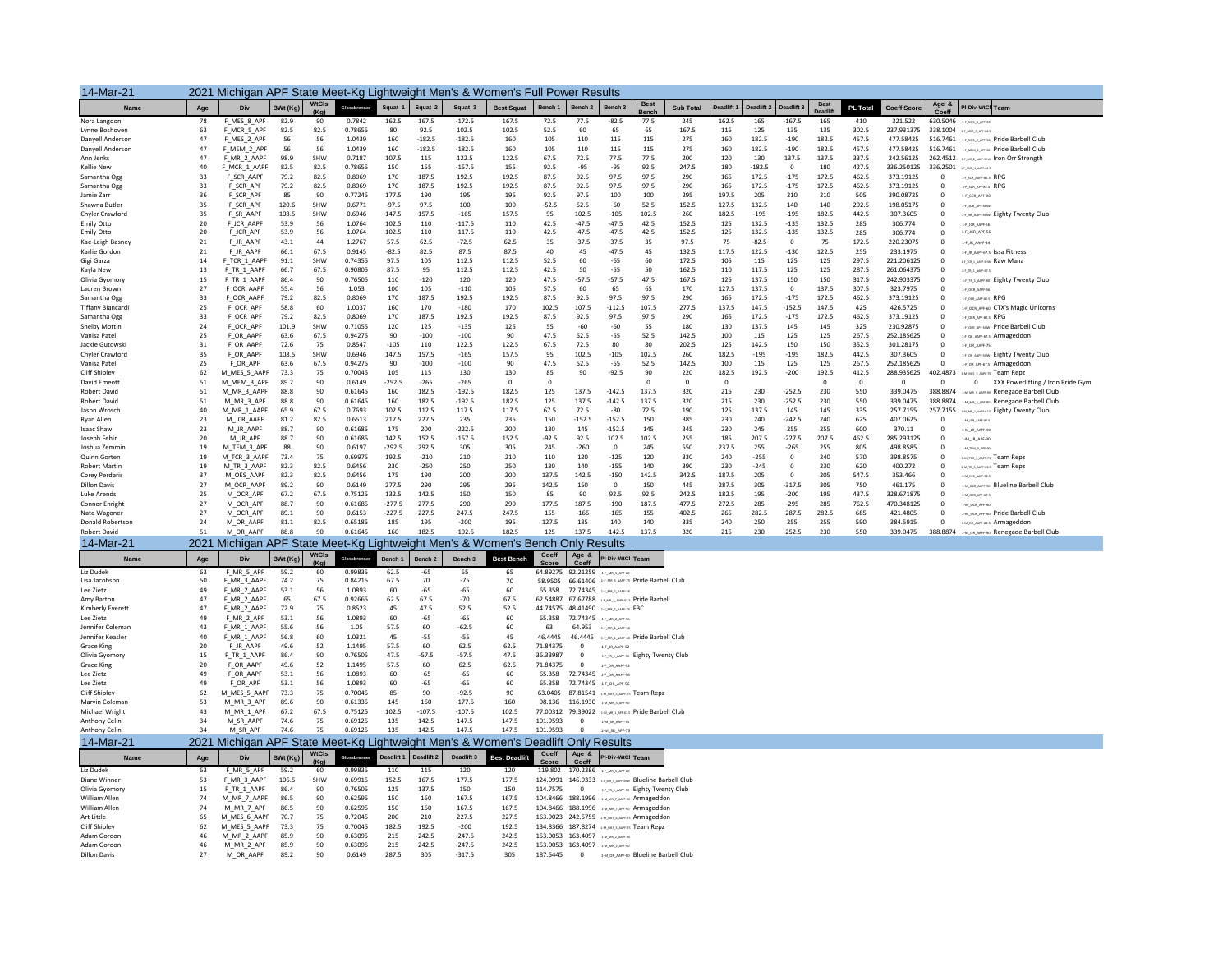| 14-Mar-21        |    | 2021 Michigan APF State Meet-Kg Lightweight Men's & Women's Push/Pull Results |      |      |         |           |         |         |      |       |           |      |      |       |         |                                                                                                                                  |
|------------------|----|-------------------------------------------------------------------------------|------|------|---------|-----------|---------|---------|------|-------|-----------|------|------|-------|---------|----------------------------------------------------------------------------------------------------------------------------------|
| Name             |    | Div                                                                           |      |      |         |           |         |         |      |       |           |      |      |       |         | BWt(Kg) WICIS Gessbenner Bonch Bench 2 Bench 3 Best Bench Deadlift Deadlift Deadlift Best Push Pull Coeff Age & Pi-Div-WICI Team |
| Janet Sink       |    | F MR 8 AAPF 93.9                                                              |      | SHW  | 0.73395 | 37.5 42.5 |         |         |      | 72.5  | 80        | 87.5 | 87.5 | 132.5 |         | 97.24837 190.7040 14 JULEAN Armageddon                                                                                           |
| Olivia Gyomory   | 15 | F TR 1 AAPF 86.4                                                              |      | 90   | 0.76505 |           | $-57.5$ | $-57.5$ | 47.5 | 125   | 137.5 150 |      | 150  | 197.5 |         | 151.0973 0 14.18.1, WPF-90 Eighty Twenty Club                                                                                    |
| Nicholas Barsoum |    | M TR 2 AAPF                                                                   | 65.7 | 67.5 | 0.766   | 82.5      | 87.5    | -95     | 87.5 | 127.5 | 142.5     | 160  | 160  | 247.5 | 189.585 | <b>EM TRIZ ANPENTS TOO Pride Gym</b>                                                                                             |